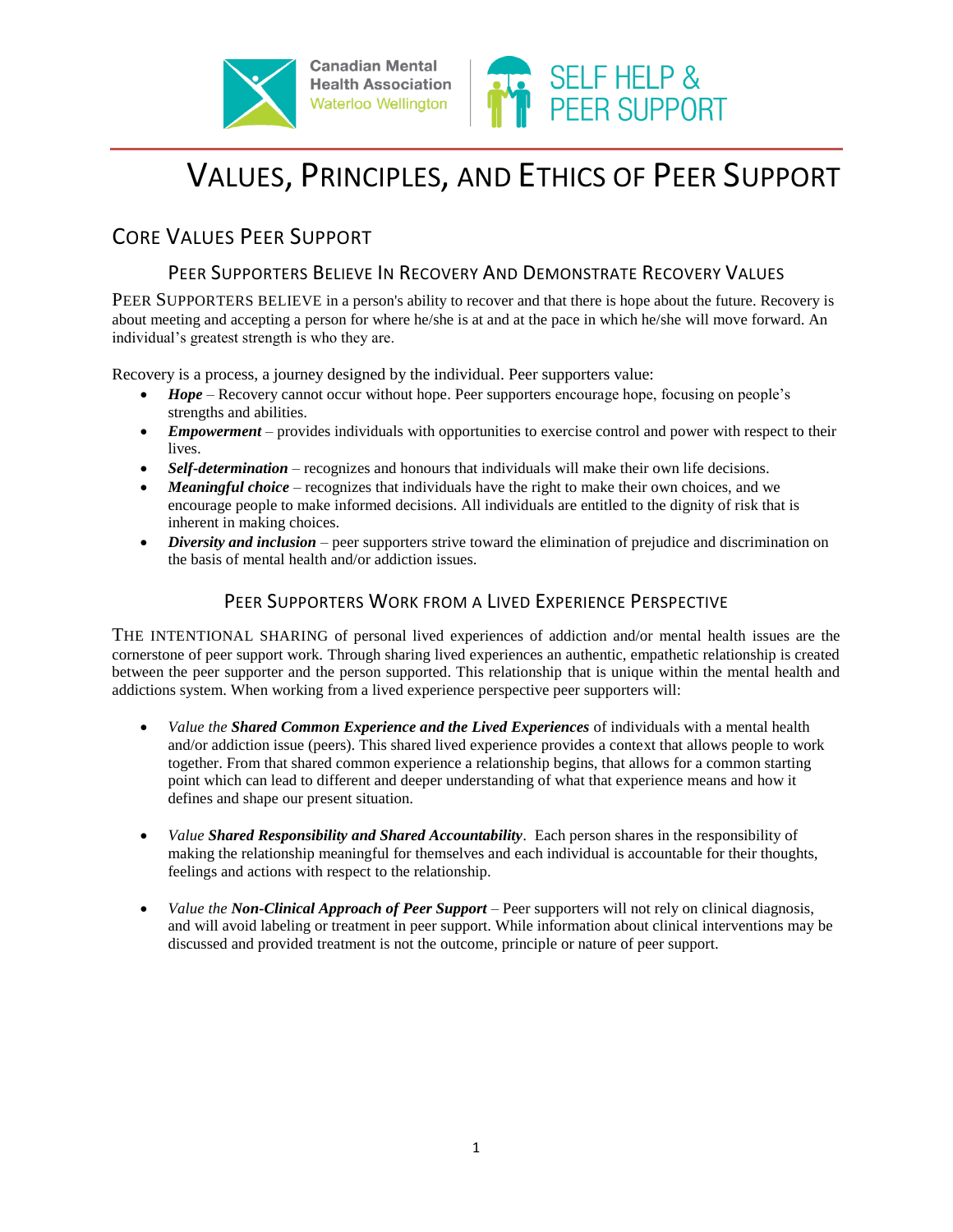

**Canadian Mental Health Association Waterloo Wellington** 



# PRINCIPLES OF PEER SUPPORT

#### RECOVERY SKILLS

Individuals will have opportunities and will be supported in their efforts to learn and achieve the following:

- *Personal development*  Peer supporters focus on supporting individuals to learn skills and providing opportunities that allow for personal growth.
- Leadership Peer supporters provide opportunities for others to learn and develop leadership skills.

#### RECOVERY IDENTITY

Individuals will be encouraged and supported to see themselves as people with unique strengths and abilities.

- *Promote wellness*  Health is more than the absence of illness. Peer supporters take a wellness approach that encourages healthy lifestyle choices.
- *Foster holistic approach*  Peer supporters recognize each individual as a whole person. A peer worker's interactions support self-awareness and consideration of all aspects of an individual's life.
- View people as having a life beyond the Addiction and Mental Health System Individuals leave the system. Peer workers help people to move on in life and ensure that people are aware of services still to them available if needed. People are not viewed as, or expected to be, life-long participants.

#### RECOVERY COMMUNITIES

Peer supporters recognize the importance of a valued social role and recovery-focused environment and:

- *Treat all individuals with dignity and respect*
- *Support individuals to view themselves as valuable and contributing community members*
- *Support the community to become a place where individuals recover*
- *Use recovery-oriented behaviour that is respectful and without prejudice, bigotry or discrimination*

#### RECOVERY RELATIONSHIPS

Peer supporters will nurture:

- *The growth and contribution of peer to peer connections*
- *The role that family and friends play*